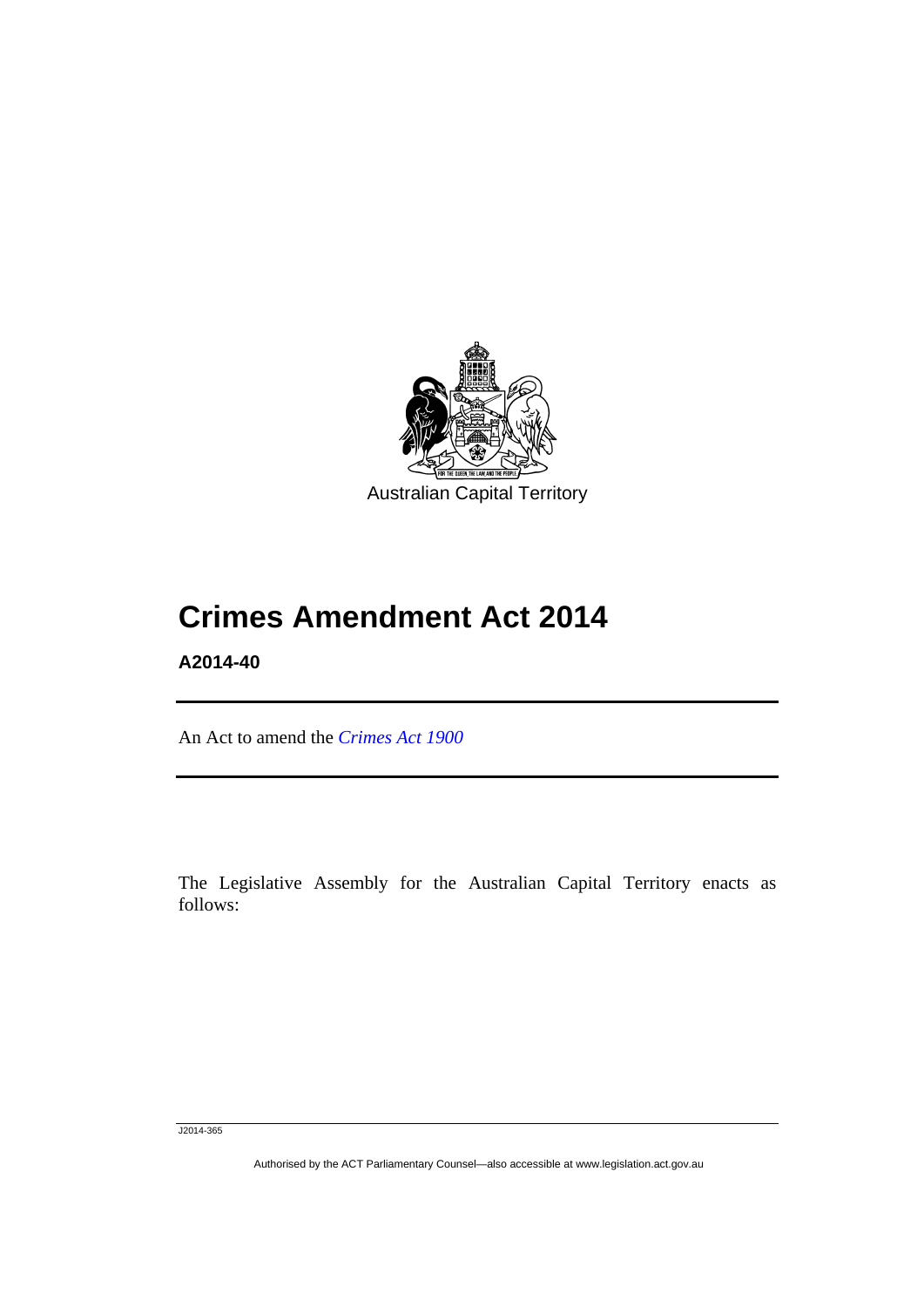| $\overline{\mathbf{1}}$ | <b>Name of Act</b>                                                                                                 |
|-------------------------|--------------------------------------------------------------------------------------------------------------------|
|                         | This Act is the <i>Crimes Amendment Act 2014</i> .                                                                 |
| $\overline{2}$          | <b>Commencement</b>                                                                                                |
|                         | This Act is taken to have commenced on the day the bill for this Act<br>was presented to the Legislative Assembly. |
| $\overline{3}$          | <b>Legislation amended</b>                                                                                         |
|                         | This Act amends the <i>Crimes Act 1900</i> .                                                                       |
| $\overline{\mathbf{4}}$ | <b>Nature of Supreme Court proceedings</b><br><b>Section 431</b>                                                   |
|                         | omit                                                                                                               |
| 5                       | New part 32                                                                                                        |
|                         | insert                                                                                                             |

## **Part 32 Transitional—Crimes Amendment Act 2014**

*Note* The *Crimes Amendment Act 2014* repealed s 431 (Nature of Supreme Court proceedings).

### **620 Effect of amendment on earlier reports under div 20.4**

 (1) This section applies to a report of a board of inquiry appointed under division 20.3 (Inquiry procedure) that, before the commencement of this part, the Full Court had considered, or was considering, under section 430 (1) (Action on report by Supreme Court) whether or not the Full Court had made an order under section 430 (2).

page 2 Crimes Amendment Act 2014

A2014-40